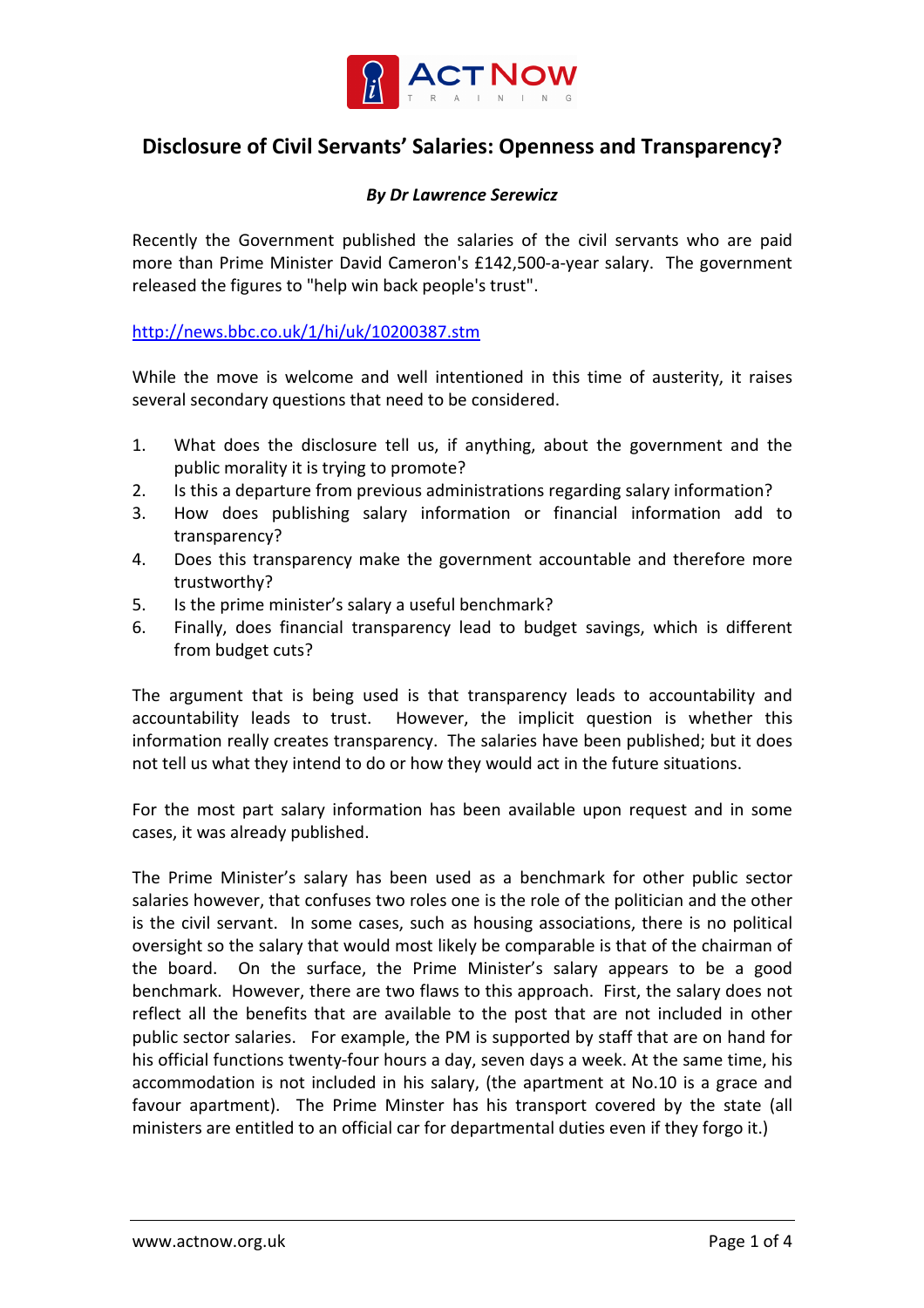

Second, the PM's salary reflects his political responsibilities rather than his administrative responsibilities. To be sure, the Prime Minister has great political responsibilities, the political, social, and economic health of the country fall within his remit. However, the key difference is that the PM does not run a very large department and most of the administrative work is handled by others such as his Chief of Staff or the Cabinet Secretary. Unlike the Chief Executive Officer (CEO), the PM has only an indirect role within the administrative function within the government. In other words, he does not have a direct hand in restructuring the Home Office. He may have a view, but he is not (at least I hope he is not) working through the structures. In this role, his is more the Chairman of the Board setting the overall strategic direction, rather than the CEO working out the full details and the day-to-day operation of the various sub units within the corporation.

If the PM's salary is the benchmark it may be a way to cap or control salaries. If that is the case, as it appears to be, it will skew the market for civil servants. Research on executive compensations schemes shows that salary caps skew the relevant labour markets. A better control is linking salary to performance, but this is difficult in the public sector. Performance indicators are notoriously unreliable and open to perverse incentives. The NHS waiting times performance indicators provide the cautionary tale on relying on performance indicators to determine quality or value for money. Where performance and pay are linked is in professional sports and few fans decry the money spent to attract and retain top talent. Even then, the managers are paid less than the players are. To put it directly, the PM is a politician who can only be removed in an election while a civil servant can be removed from post either by malfeasance or through a restructuring.

What we should be concerned with regarding the disclosure are two deeper stories. The first is what the disclosure tells us about the government's understanding of public morality. In effect, the government is saying directly that the civil servants are paid too much. The disclosure looks increasingly like an opening gambit in their attempt to reform the civil service. The disclosure may encourage openness and transparency, but it appears more like an attempt to play to the demos (the average Sun reader) to gain the political advantage they believe they need to "reform" the civil service.

The second story is the mistaken belief that salary control will lead to value for money. Value for money is a utopian idea in that it is like running to the horizon. You can always show progress, but never achieve your destination. There is always room for improvement in achieving value for money. Value for money is something that cannot be demonstrated and is only relative to the user and the provider. The assumption is that somehow more people that are talented will be attracted to public service even though their salary is capped and other, more lucrative work is available elsewhere. Moreover, salary caps will not lead to savings.

Transparency by itself does not lead to savings. Savings are a misnomer because government are designed to spend money. A government discusses and decides which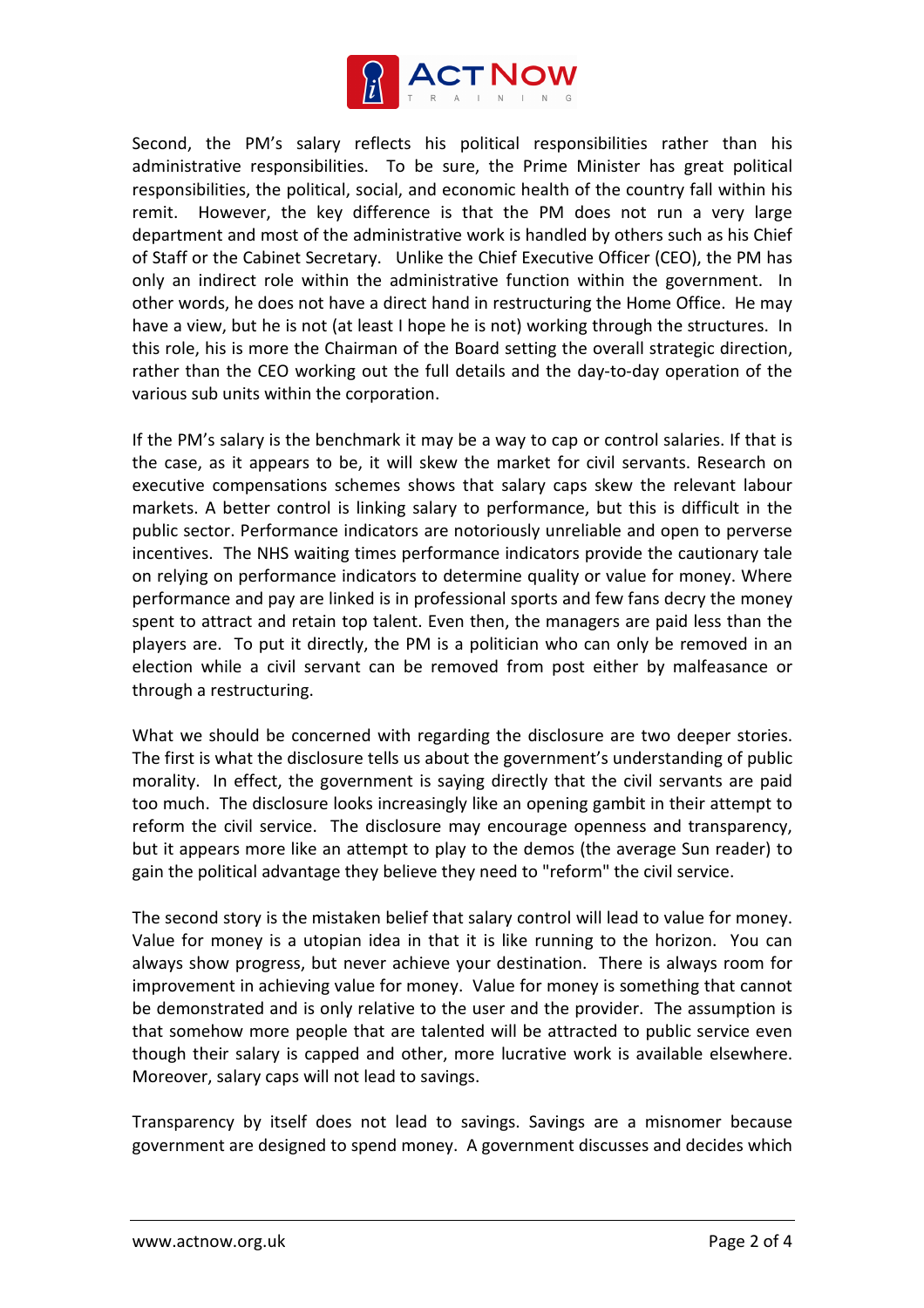

policy objectives will or will not receive money. The process is about reallocating spending rather than "saving" it. A reference to "savings" suggests that the money was not allocated effectively or efficiently in the first place. We cannot say that the current spending decisions are any more "efficient or effective" than the previous government. We have to wait until the future effects of the current budget are known. A secondary question will be to consider how the effectiveness and efficiency of that spending is determined. We then see the underlying problem for this bid of transparency and accountability. If the government and the local authorities publish their spending amounts, what if anything does that tell us about the impact of that spending? What does it tell us about whether it is being effective or achieving the illusory dream of "value for money"? Publishing salaries and spending information is a start but it does not demonstrate that spending or decisions are being effective or delivering the intended results.

While the salaries add to transparency and trust to some extent, the effect is relatively minor in making someone accountable. How the salary information makes someone accountable is uncertain because their salary is already set. What would need to be understood is how the salary (or the spending choice) was decided and how future salaries (or spending choices) will be decided. Transparency emerges when we can understand how and why decisions were made as the consequences of the alternatives not chosen. That understanding will lead to the accountability that creates trust. The clarity around the decision process that led to such salaries (or spending choices) creates the transparency that leads to trust. One way that a government could deliver transparency, around its decision process, would be a process whereby official and unofficial advisors to the PM, now and future, publish their call logs while in office as well as their email correspondence lists. The call logs and the email correspondence lists would add to transparency and trust. The challenge is that it may create something like that faced by the former Google executive working for the White House. He was found to have emailed former colleagues and contacts regarding policies and decisions.

## http://www.businessweek.com/news/2010-05-18/google-contacts-trigger-reprimandfor-obama-aide-update1-.html

What does this story tell us in the end? The outcome is that some civil servants are paid more than the PM. As a taxpayer, I am still struggling to understand why the story is important given the situations in Afghanistan, the world economy, and the domestic economy. Unemployment is over 2 million, the young people appear to have fewer opportunities, and the public services that will help the least advantaged seem to be targeted for cuts.

http://www.parliament.uk/business/publications/research/key-issues-for-the-newparliament/the-public-finances/sustainable-public-spending/